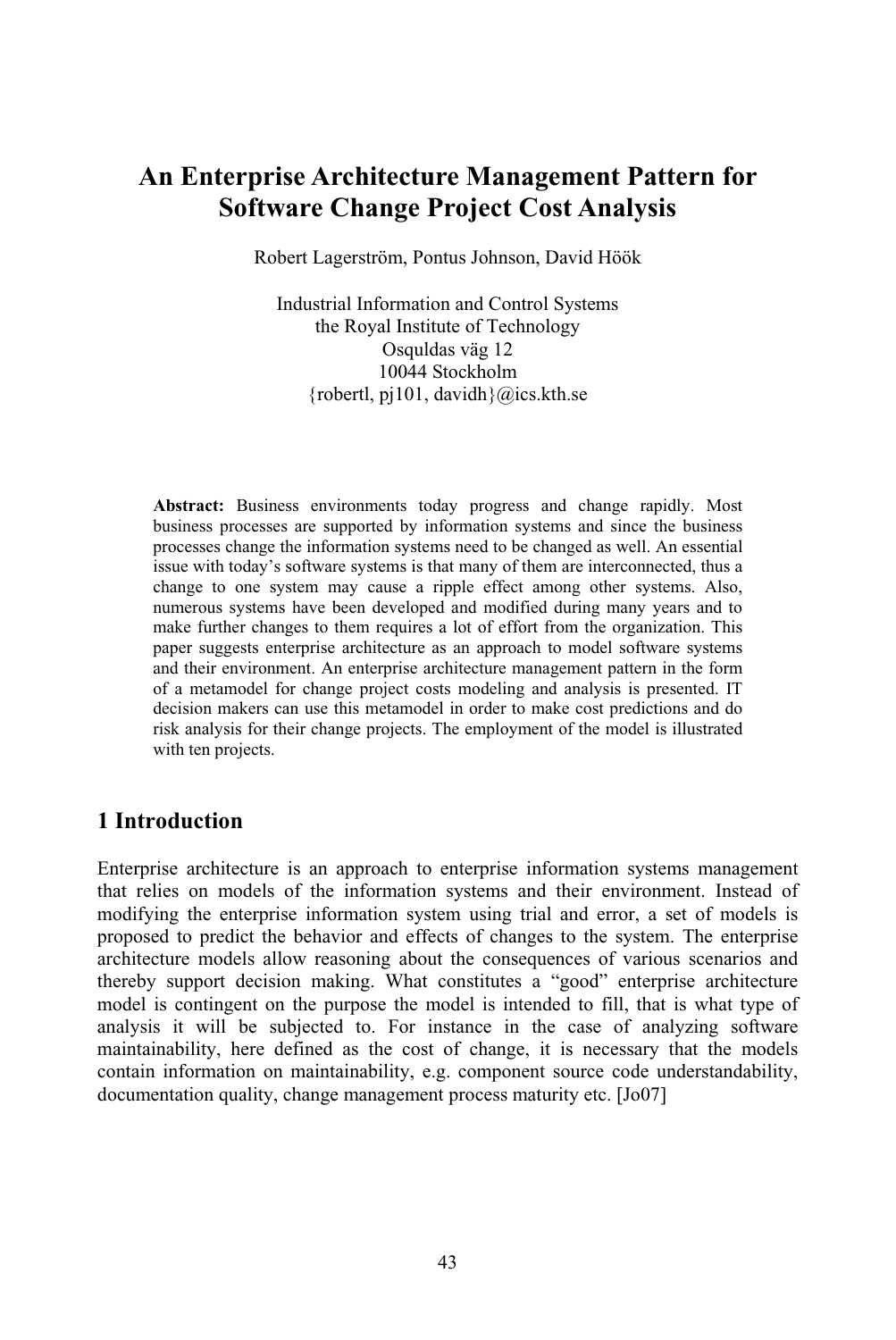Ernst [Er08] proposes patterns as an approach to manage enterprise architecture. A pattern is a general, context dependent, reusable solution to a common problem. The enterprise architecture management (EAM) patterns are employed to document different solutions to reoccurring enterprise architecture problems. Ernst discusses three types of EAM patterns; Methodology Patterns, Viewpoint Patterns, and Information Model Patterns. This paper focuses on an Information Model Pattern (I-Patterns). The I-Pattern proposed in this paper documents an enterprise architecture metamodel for software maintainability analysis. Describing and documenting patterns is usually done following one of the suggested pattern forms, the I-Pattern description in this paper is influenced by the *CompactForm* structure: context, problem, forces, solution, and resulting context [Tr09].

The purpose of this paper is to present an enterprise architecture management pattern in the form of a metamodel for maintainability, i.e. change cost, analysis. The metamodel presented in this paper is a type of metamodel called abstract model-ametamodel integrated with a Bayesian network, c.f. section 3. [La07]



Figure 1. The enterprise architecture analysis approach.

The abstract model presented in this paper consists of entities, e.g. system or developer, and attributes, e.g. maintainability and understandability. Attributes are connected with other attributes via causal relations. Adding information to one attribute makes it possible to calculate the value of other attributes, due to the inherited Bayesian formalism. For example adding information about a component's source code coupling helps predicting the component's source code understandability.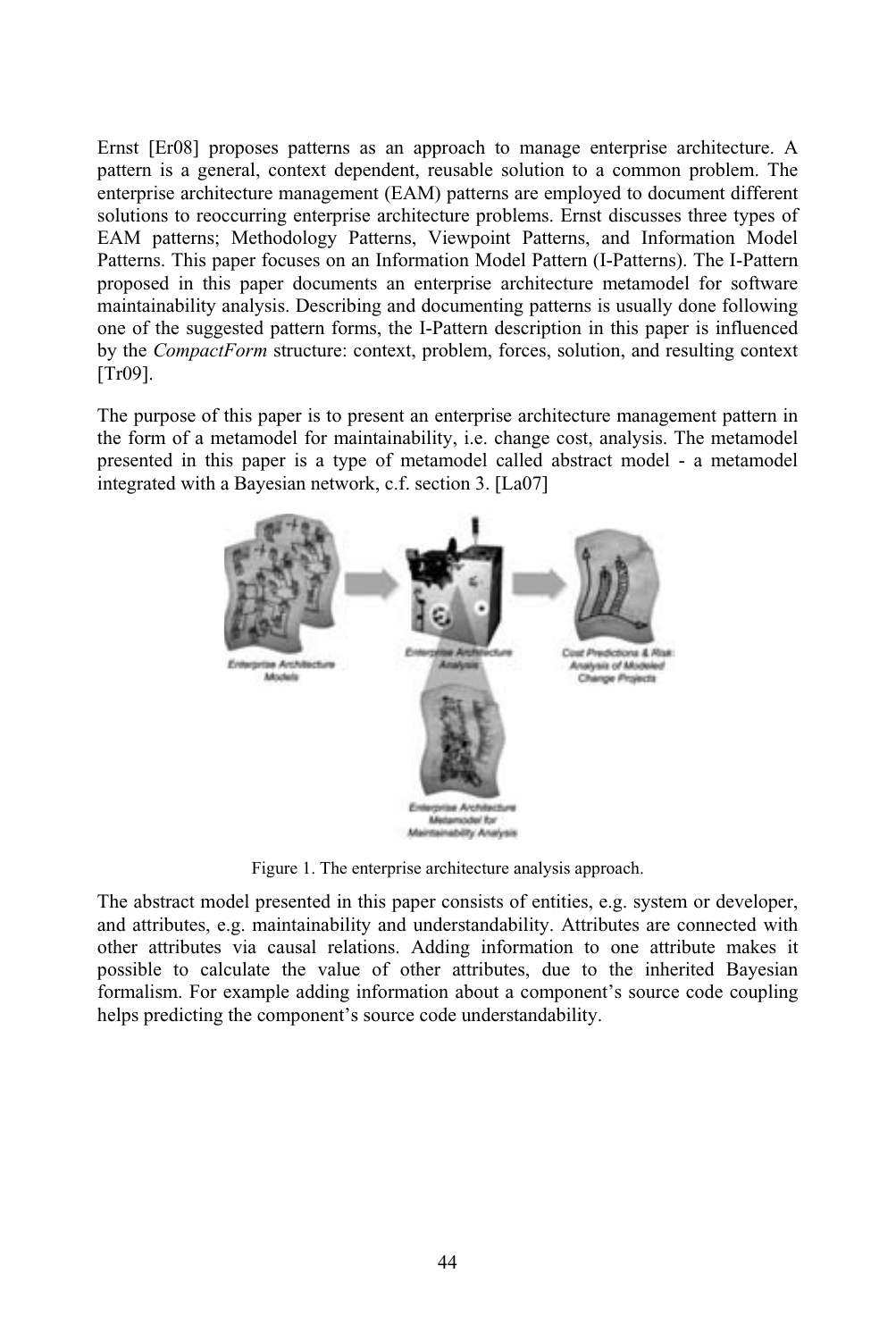## **2 Related Work**

A number of enterprise architecture initiatives have been proposed, for example The Open Group Architecture Framework (TOGAF) [Op05], the Zachman Framework [Za87], Enterprise Architecture Planning (EAP) [SH92], and the General Enterprise Reference Architecture and Methodology (GERAM) [If99]. There are also numerous metamodels proposed for enterprise architecture modeling, e.g. the ones presented by Cummins [Cu02], O'Rourke [OFS03], Lankhorst [La05], and Niemann [Ni06]. Considering the suitability of the frameworks and metamodels for the purpose of maintainability analysis, it is found that a number of the proposed metamodels are not detailed enough to provide the information required for our analysis purpose. When analyzing maintainability it is necessary that the metamodel is capable to model systems, components, documentation, tools, processes, developers etc. and information such as component coupling and size, developer expertise, change management process maturity etc. Few metamodels hold any of this information, none have it all.

Several methods for analyzing maintainability and change costs have been suggested, for example the COnstructive COst MOdel (COCOMO) for software maintenance cost estimation [Bo81], the Definition and Taxonomy for Software Maintainability [Om92], the maintainability part of the Quality Model proposed by ISO/IEC [Is01], the maintainability software metrics suggested by Fenton and Pfleeger [FP97], and the Software Architecture Analysis Method (SAAM) concerning modifiability [BCK98]. Existing enterprise architecture frameworks and metamodels don't contain the proper information for maintainability analysis and that previously proposed maintainability measures haven't been incorporated in any enterprise architecture metamodel, we propose such a metamodel in this paper.

### **3 Introduction to Enterprise Architecture Analysis**

An abstract model is an enterprise architecture metamodel containing entities and entity relations, augmented with attributes and attribute relations. Entities represent the objects of interest when modeling, e.g. systems, components, persons, or processes. Entity relations connect two entities, e.g. "documentation *describes* system" or "person *is a resource of* process". Entity relations also state the multiplicity of the relationship between the entities, c.f. Figure 2.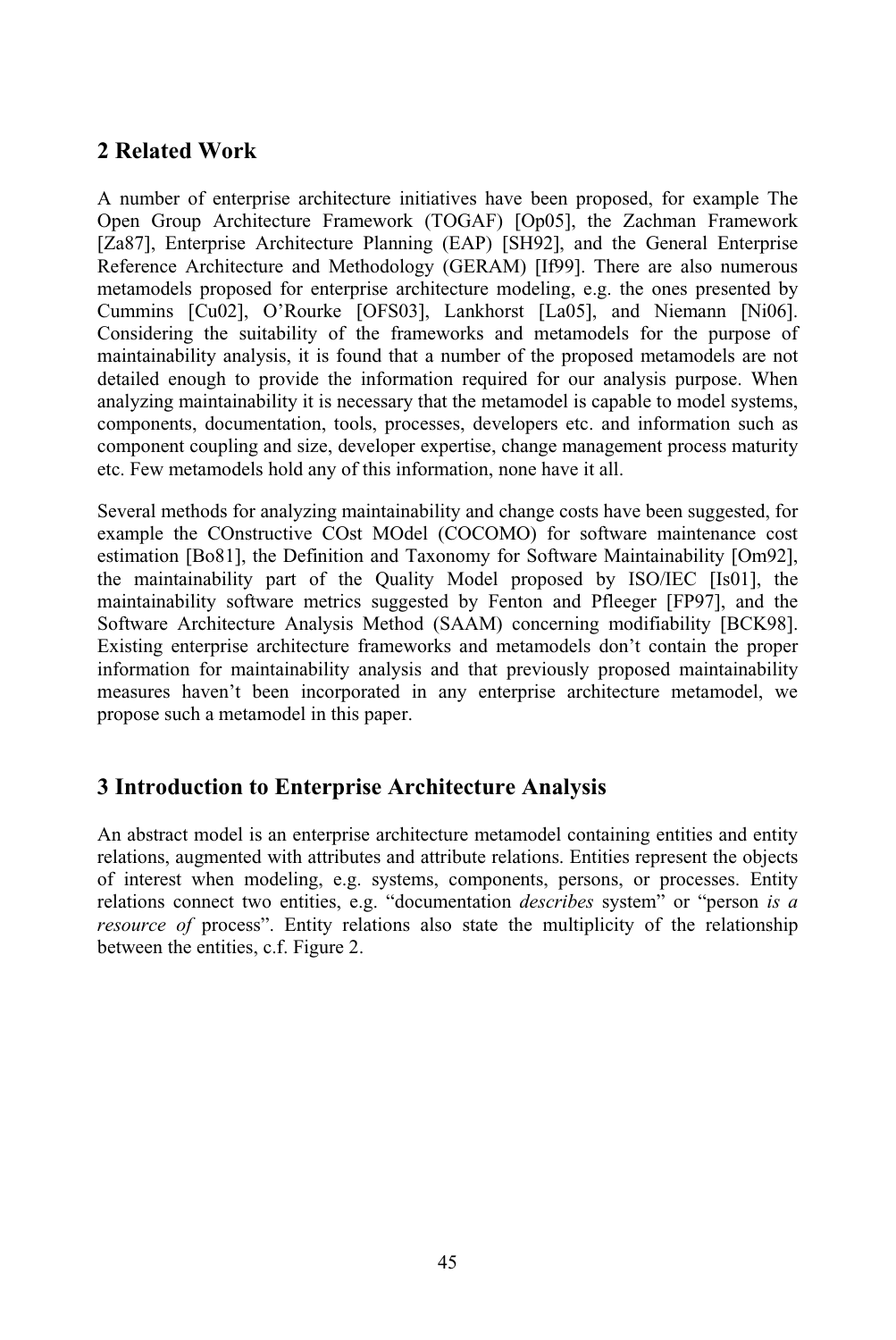Attributes of an abstract model represent variables related to the entities. Here attributes are discrete random variables that may assume values from a finite domain, e.g. {true, false}, {high, medium low} or  $\{0-9, 10-99, 100-999\}$ . The attributes represent concepts such as maintainability, complexity, quality of documentation, number of lines of code, cost, or expertise. Attributes of an abstract model relate to other attributes with causal relations. The causal relation indicates a probabilistic dependence between two attributes, in the same way as the causal relations in Bayesian networks. This type of relation is graphically represented as a grey arrow, c.f. Figure 2. The probability of the values of a target attribute is thus dependent on the values of its source attributes. This is represented in conditional probability matrices, for example the attribute component complexity affected by component size can be represented as the conditional probability matrix in Table 1.

Table 1. A conditional probability matrix example.

| <b>Component Size</b>   |        | >1.000.000 | 999.999-100.000 | 99.999-0 |
|-------------------------|--------|------------|-----------------|----------|
| Component<br>Complexity | Hiah   | 0.75       | 0.25            | 0.05     |
|                         | Medium | 0.20       | 0.50            | 0.20     |
|                         | -ow    | 0.05       | 0.25            | 0.75     |

One entry in the matrix is *P(Complexity=High|Size=>1.000.000)=0.75*, which means that the probability of the attribute complexity assuming the value *high* given that size is larger than one million is 75 %. The conditional probabilities are an important factor in the presented approach of performing analysis using enterprise architecture models. Thus, based on information on some attributes an expected value of other attributes can be calculated.

If the probabilities of the source attributes are known, it is possible to infer a value for the target attribute using the law of total probability,

$$
P(A) = \sum_{i} P(A|B_i) P(B_i)
$$

Also, using Bayes' rule,

$$
P(A|B) = \frac{P(B|A)P(A)}{P(B)}
$$

makes it possible to calculate the values of source attributes based on the probabilities of a target attribute [Je01].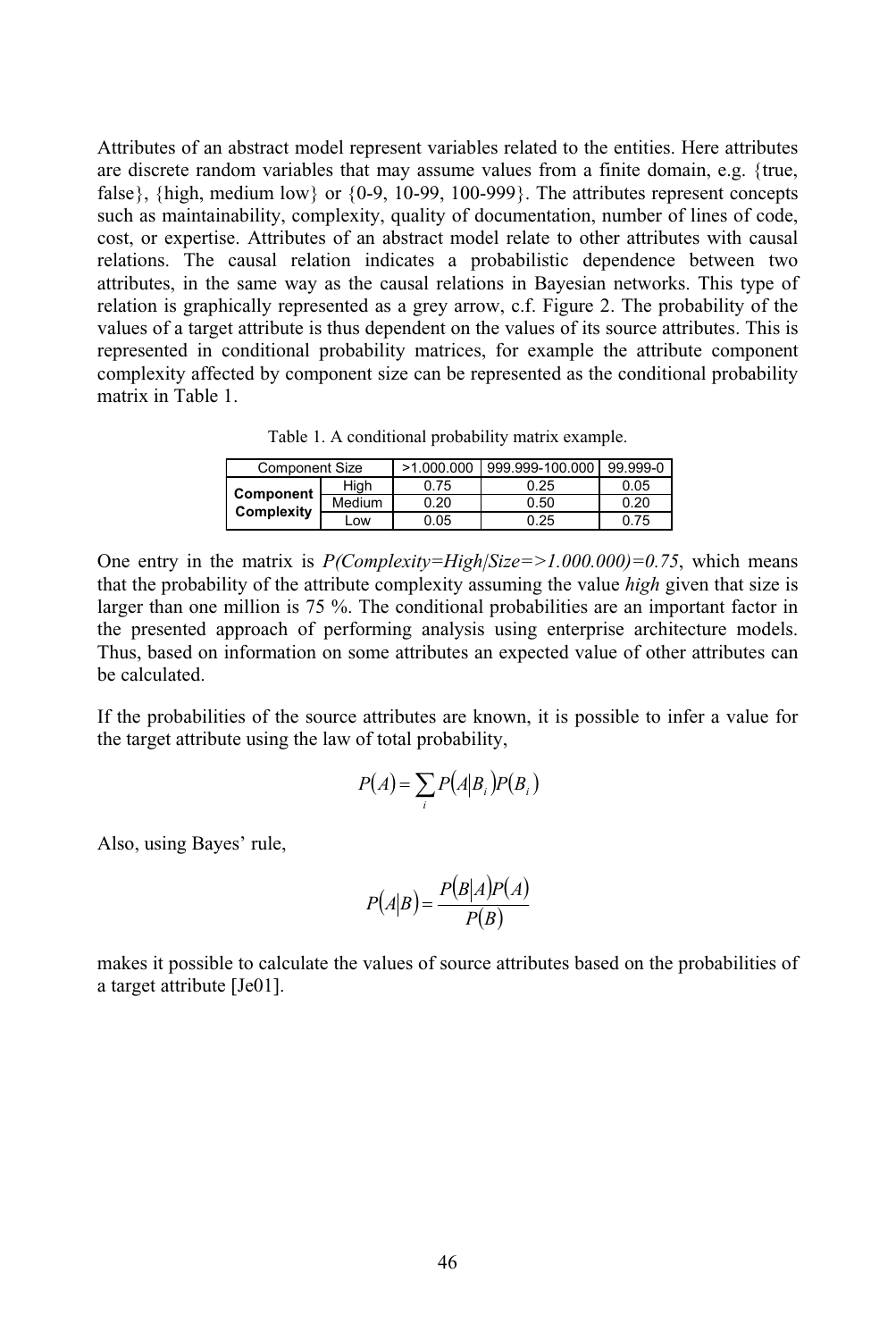

Figure 2. A small abstract model example.

Let's assume we use the exemplifying abstract model in Figure 2 to evaluate the maintainability of an automatic meter reading (AMR) system. The first thing we need to do is to collect information about the system, the abstract model tells us what information we need to find. When the information has been collected we specify it in the model, thereby creating an instantiation of the model. These instantiations are called concrete models. When a concrete model of our system and its environment has been created we can use the Bayesian mathematics to calculate the maintainability of the system. The AMR system has three software components: Meter reading, Outage management, and Calculate energy cost. There are two persons involved in the system development, Peter and Ann. Peter develops the Meter reading component, and Ann develops the Outage management and Calculate energy cost components. There is also a person at the company doing software maintenance, John. The concrete model is visualized in Figure 3.

The next step is to collect information about the attributes in the concrete model, e.g. the size of the components and the expertise of the personnel. This can be done by conducting interviews or workshops with people working with the system under analysis, or one can go through relevant documents, such as design specifications. In this case information about the size of the components can be found in the source code using standard tools for source code size measures. When the attribute values have been collected they should be entered into the model. Once the model has information on some attributes it is possible to calculate the expected values of other attributes. E.g. when we enter component size, developer expertise, and maintainer expertise into the model, we can calculate the values of component complexity and system maintainability, c.f. Figure 3.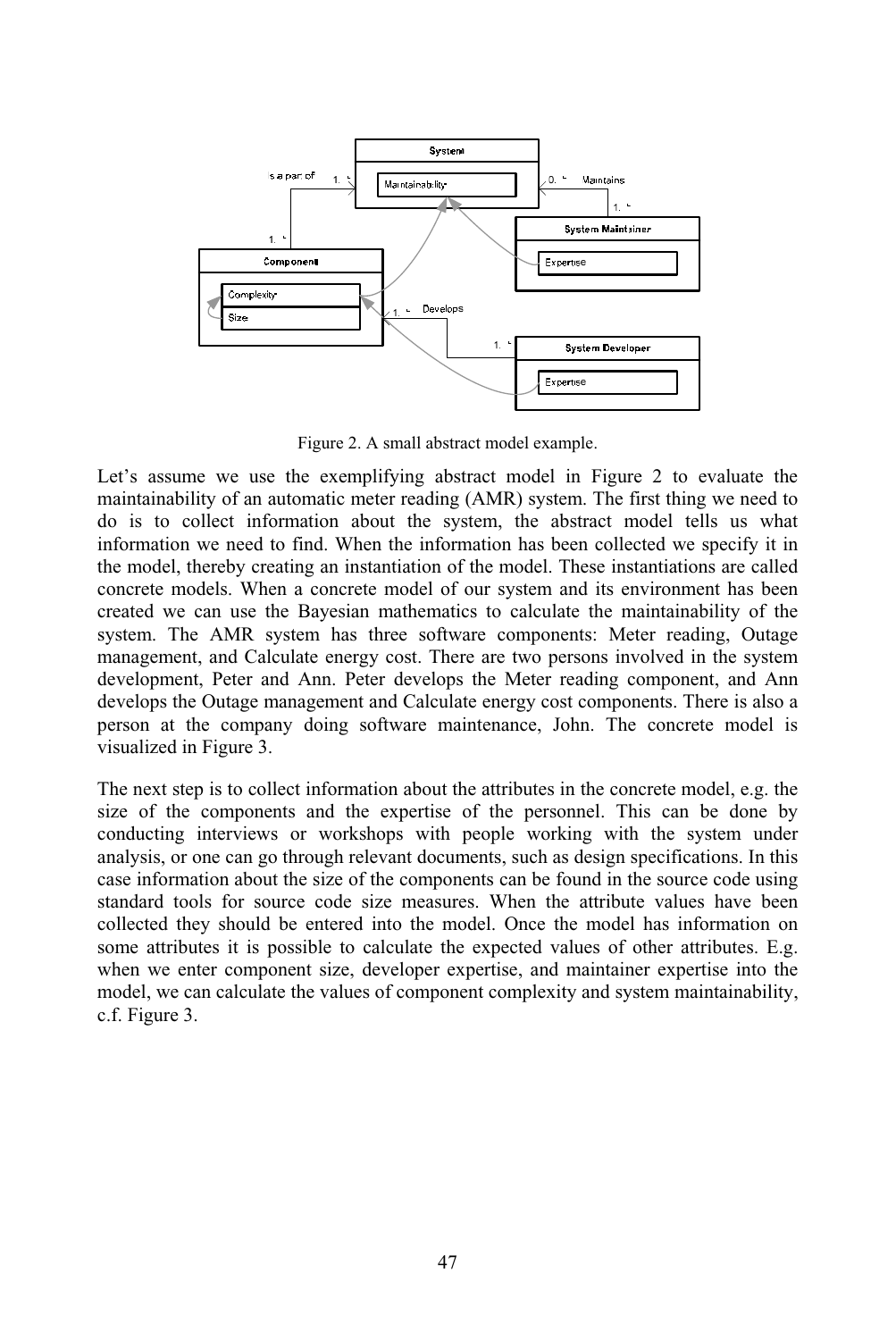

Figure 3. A small concrete model example.

### **4 The software change project cost analysis pattern**

The software change project cost analysis pattern following the *CompactForm* [Tr09] in the current paper is built up using the following lynchpins; *Problem* for providing the background to the real world in which the pattern have been identified, *Forces* for pointing out what aspects of the pattern one have to concern in order to have the abstract model empirically adoptable, in this case the effort to model traded against the accuracy of the model, as well as the computational capabilities of the model, *Context* for setting up the empirical environment in which the metamodel can be used in, in this case in decision making situations in enterprise wide system software change projects, *Solution* – the complete abstract model with all relevant entities, attributes and attribute relations, and *Known Uses* which includes a presentation of ten projects and the analysis results of these.

#### **4.1 Problem Description and Forces**

Since business processes needs to change with changing business environments the supporting information systems needs to be changed as well. These modifications can vary from adding a functional requirement in one system to implementing a service oriented architecture for the whole enterprise. Today's software systems are interconnected to a large extent, thus a change in one system may cause a ripple effect among other systems. The systems have also been developed and modified during many years on an ad hoc basis and making that further changes to them requires a lot of effort.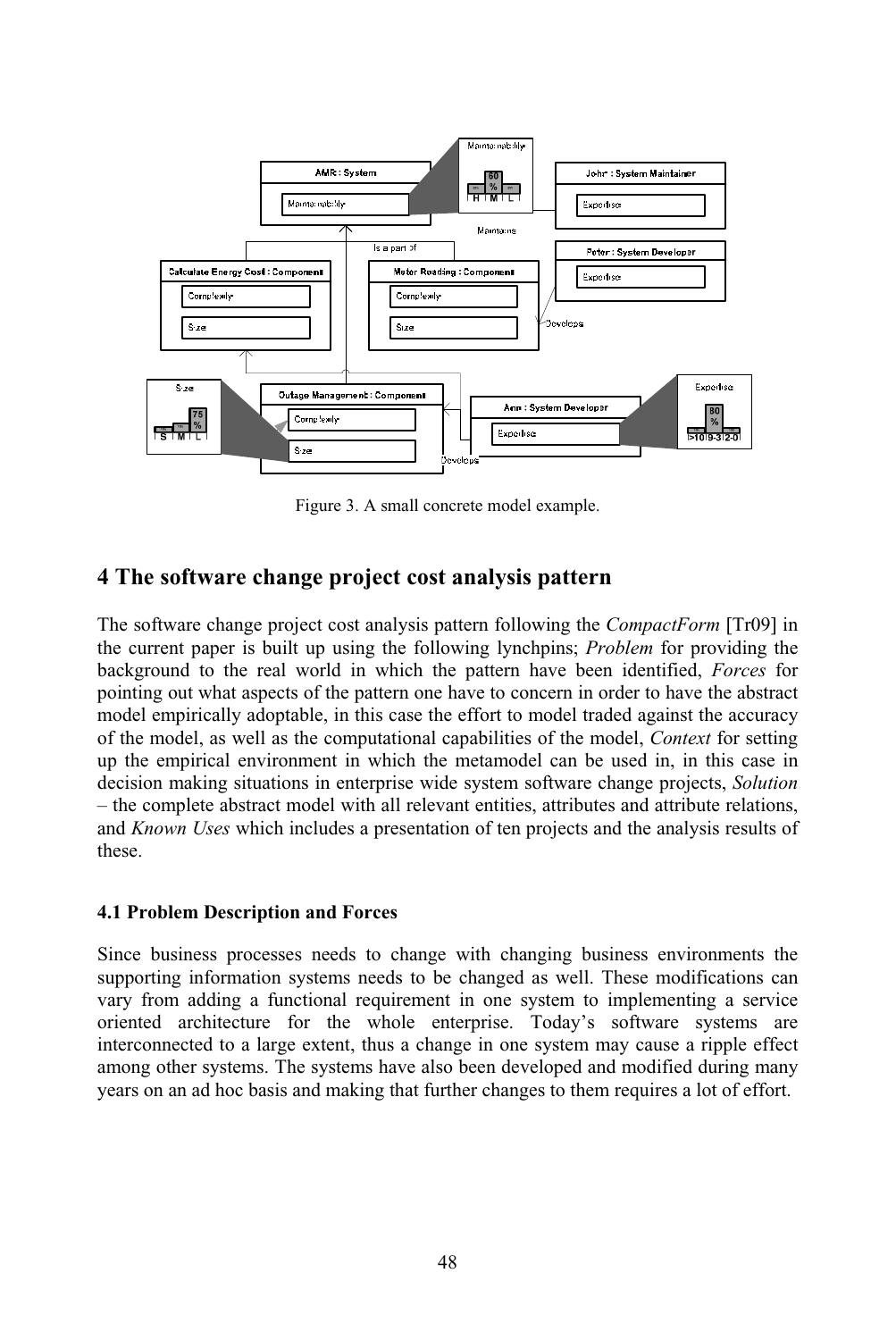Changes in enterprise systems are typically executed in projects and IT decision makers often find it difficult to predict and plan their change projects. Thus, a large proportion of the projects with the purpose of changing a software system tend to take longer time and cost more than expected. This may often occur due to lack of information about the affected systems. Therefore, it is useful for IT decision makers to be able to analyze how much effort a certain change to an enterprise information system would require.

*What kind of metamodel is needed to support software change project cost analysis?*

The main forces influencing the solution are (1) **minimal modeling effort vs. prediction accuracy** and (2) **the need of a formal analysis engine,** for the sake of ease of computational analysis.

#### **4.2 Context**

The pattern solution is intended to be employed in decision situations when prioritizing and choosing change projects. Models based on the presented metamodel enable the decision maker to: (1) make predictions of the maintainability for different software projects and (2) retrieve information for risk analysis, thus improving the support for planning and decision making in software change project management.

#### **4.3 Solution**

This subsection presents an enterprise architecture metamodel in the form of an abstract model, c.f. Figure 4. The model is to be employed in software system maintainability analyses for change project cost predictions.

The presented abstract model is influenced by and based on earlier suggested maintainability and change cost frameworks, scientific papers, and books, such as the work done by Boehm [Bo81], Oman et al. [Om92], ISO [Is01], Fenton [FP97], and Bass et al. [BCK98].

IEEE defines maintainability as the ease with which a software system or component can be modified to correct faults, improve performance or other attributes, or adapt to a changed environment [Ie90]. We interpret ease as the cost of making the modification. Instead of focusing on a single software system or component, as many have done before, this metamodel intends to support maintainability of enterprise wide systems of systems.

The abstract model focuses on modeling the systems and its surrounding environment involved in or affected by the modifications implemented in a change project. The main attribute of the abstract model is the cost attribute in the entity change project enabling predictions of the cost of a specific change project. Cost is here measured as the number of man hours needed to make the change. The abstract model for change project cost predictions is presented in Figure 4. A complete description of the entities and attributes of the abstract model can be found in [LJ08].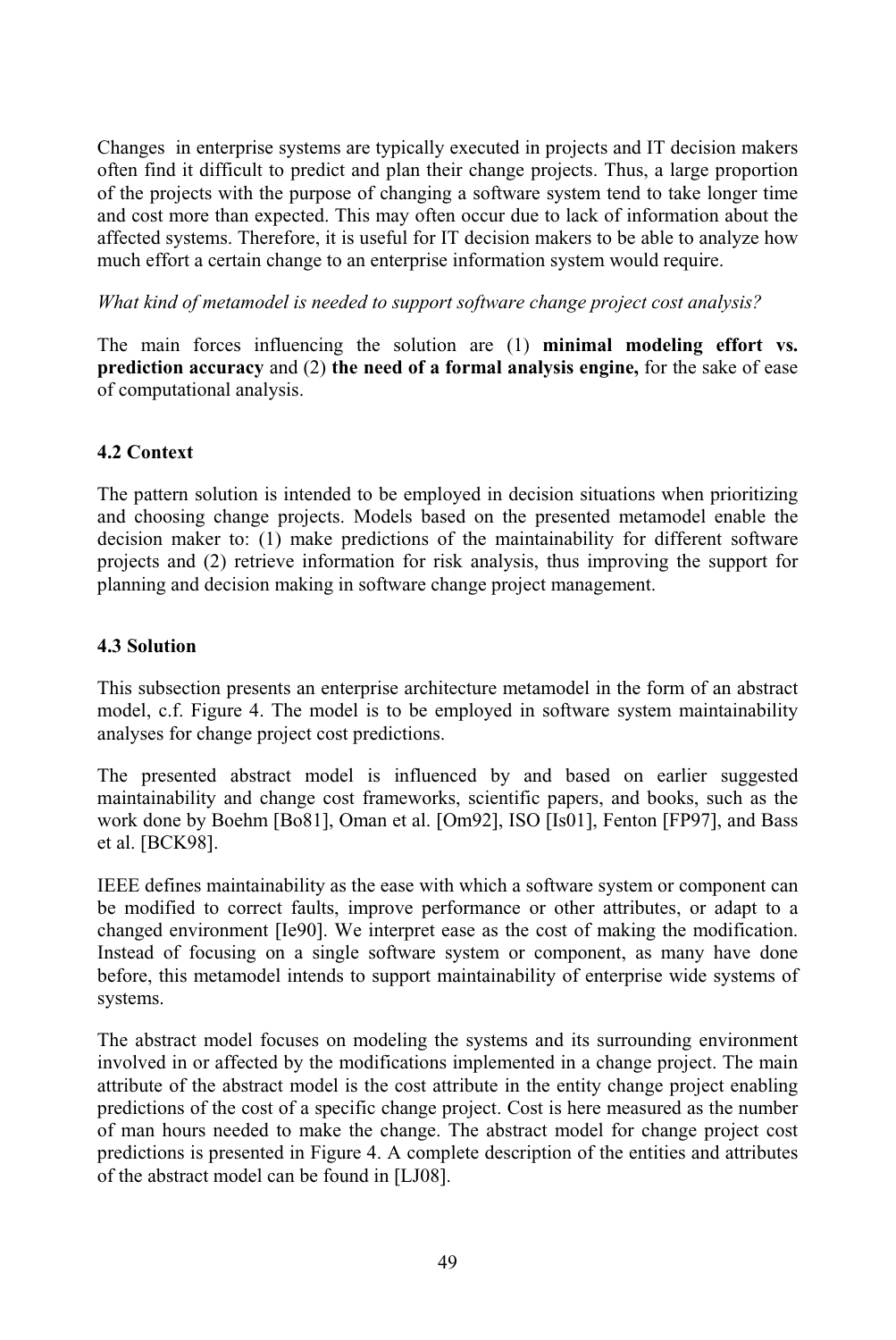

Figure 4. The abstract model for maintainability.

The attributes in the model, c.f. Figure 4, are all associated with a conditional probability matrix. The conditional probabilities in each matrix are based on the knowledge from 43 experts in the field of enterprise system change management. This information was collected by surveying industrial and academic experts on how the different attributes of the presented abstract model affect each other. An example of a typical question is "How much does the change management process maturity affect the architectural change activity cost?". The alternatives for answering were "High", "Low", "None" or "I don´t know". Our algorithms for Bayesian probability learning are based on the number of answers on each alternative for each question (excluding "I don't know" answers). Every alternative has its own weight for modeling uncertainties in the variable relations. All answers are summed up and normalized for each individual question in consistency with the equation presented below.

$$
P(y_j | x_{i,n}) = \begin{cases} \left( z_{1,n} + \frac{2}{3} z_{2,n} + \frac{1}{3} z_{3,n} \right) \frac{1}{z_{1,n} + z_{2,n} + z_{3,n}} & \text{if } i = j \\ \left( \frac{1}{6} z_{2,n} + \frac{1}{3} z_{3,n} \right) \frac{1}{z_{1,n} + z_{2,n} + z_{3,n}} & \text{if } i \neq j \end{cases}
$$
\n
$$
i \in [1,2,3], \quad j \in [1,2,3]
$$

Here *n* represents the question number; *i* and *j* the ordinal choices of correlation; and *z* the number of answers. In this specific case the representation is as following: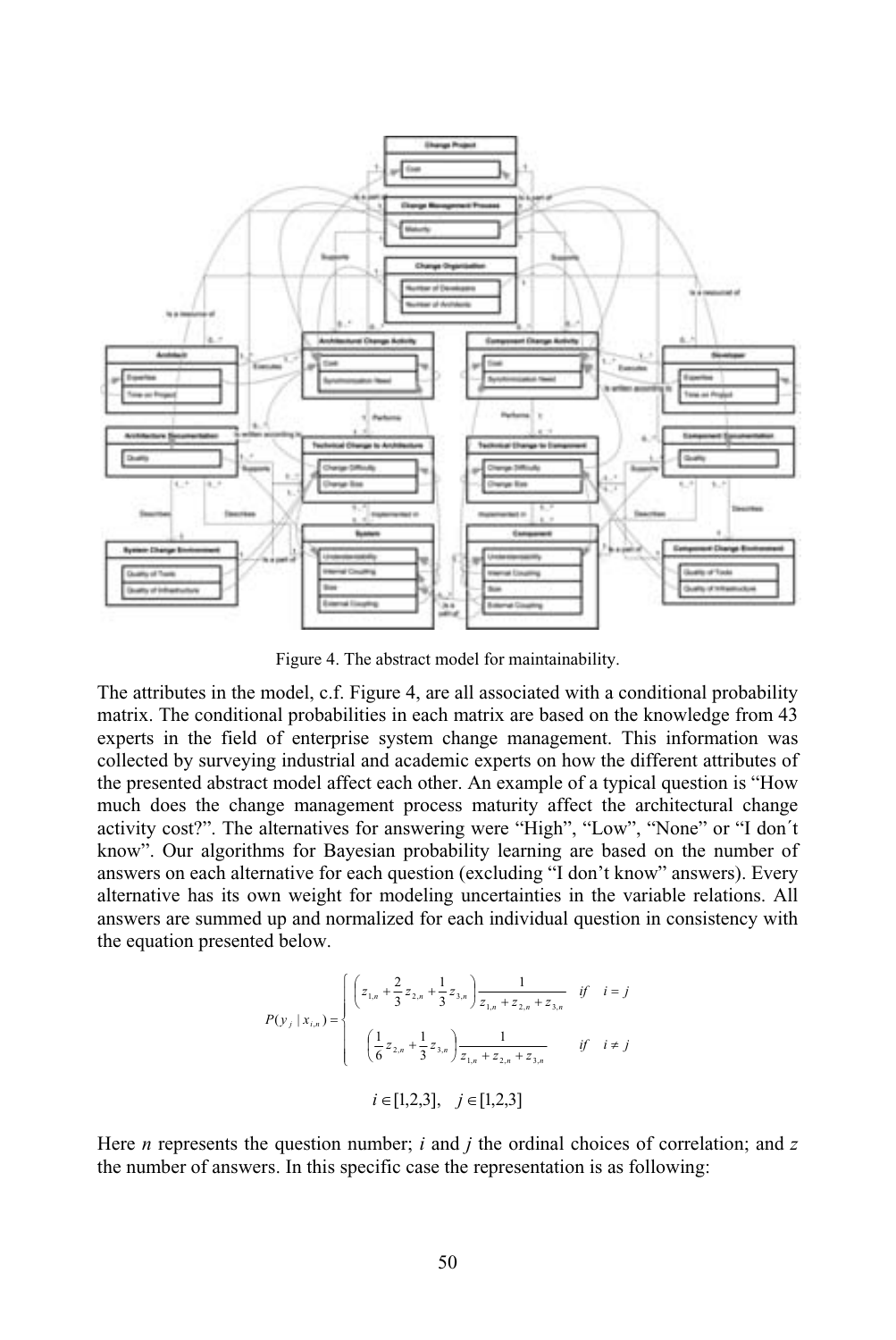$$
z_{l,n}
$$
 = number of *High* effect  
answers on question *n* answers on question *n*

When there is more than one variable affecting the outcome then there will be a joint probability relation. A representation of the joint probability between questions  $1 \rightarrow m$  is represented as  $P(Y|X_1,...,X_m)$ . For each answer alternative *i* with relating output correlation *j* the joint probability is calculated as

$$
P(y_j | x_{i,1},..., x_{i,m}) = \sum_{n=1}^{m} \frac{P(y_j | x_{i,n})}{m}
$$

The outcome of the presented expert elicitation method is complete conditional probability matrices for all attributes in the abstract model. [La09]

#### **4.4 Known Uses**

In section 3 a short example was provided in order to show how abstract models can be used and how abstract models turn into concrete models. This section illustrates the presented maintainability abstract model´s capability of predicting the cost order of change projects using two different case studies. In the first case eight projects, C-J, within a large Nordic manufacturing company was studied. The second case considered two projects, A-B, conducted within a Nordic consultancy firm. In the subsequent subsections we first present Project F in more detail to show how the abstract model can be employed and secondly the actual predictions of the cost order for the ten projects are listed, and compared to the actual cost order of the projects, as can be seen in Table 2.

Project F was initiated since the company predicted increased sales and thus an increased amount of employed products. To still be able to manage the sold products a new function in the Product Management Portal was needed. In addition to this, a more secure, redundant and scalable server environment was needed to be set up along the development of the new software application. The project had several objectives concerning improvement of the product management business, namely; to reduce the amount of hours spent on administration related to product management, to improve the support for the distributors of the products, to improve the quality of current services, to obtainascalable, redundant and secure communication infrastructure and to future proof the communication and server environment in terms of the functionality they will be able to incorporate.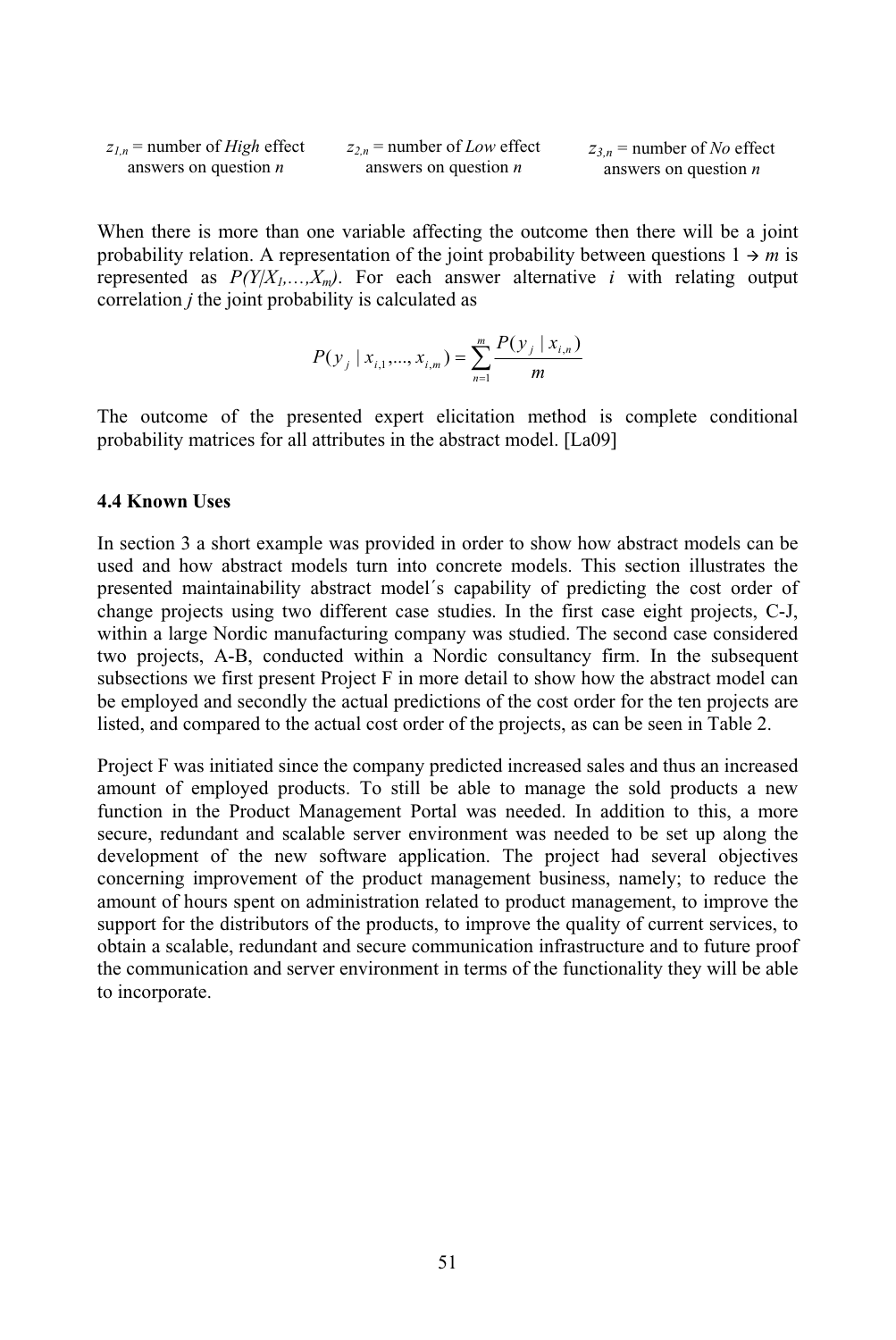In Figure 5 an excerpt of the concrete model for project F is depicted with some of the collected data visualized as probability distributions over the states of the concerned attribute´s quantitative scale. Project F´s main resources were comprised by ten software developers and three system architects. The developer team had an experience of between 2 and 4 years working with the fleet management system, an experience between  $\theta$  and  $\theta$  year working in software change projects as well as working with the specific software design language employed in the project. The architect team was a bit more experienced in their domain. They had over 4 years of experience within both the system environment, within change projects in general as well as of using the design specific language. The developers and the architects spent between 81 and 100 percent respectively between 0 and 20 percent of their available time in Project F.

The change management process within the company got the lowest level of maturity possible. This can be deduced to the company´s low values on document maturity, metrics maturity and activities maturity as well as their low degree of maturity concerned with assigning responsibilities within the change management process.



Figure 5. Excerpt of the concrete model utilized for predicting the change costs in Project F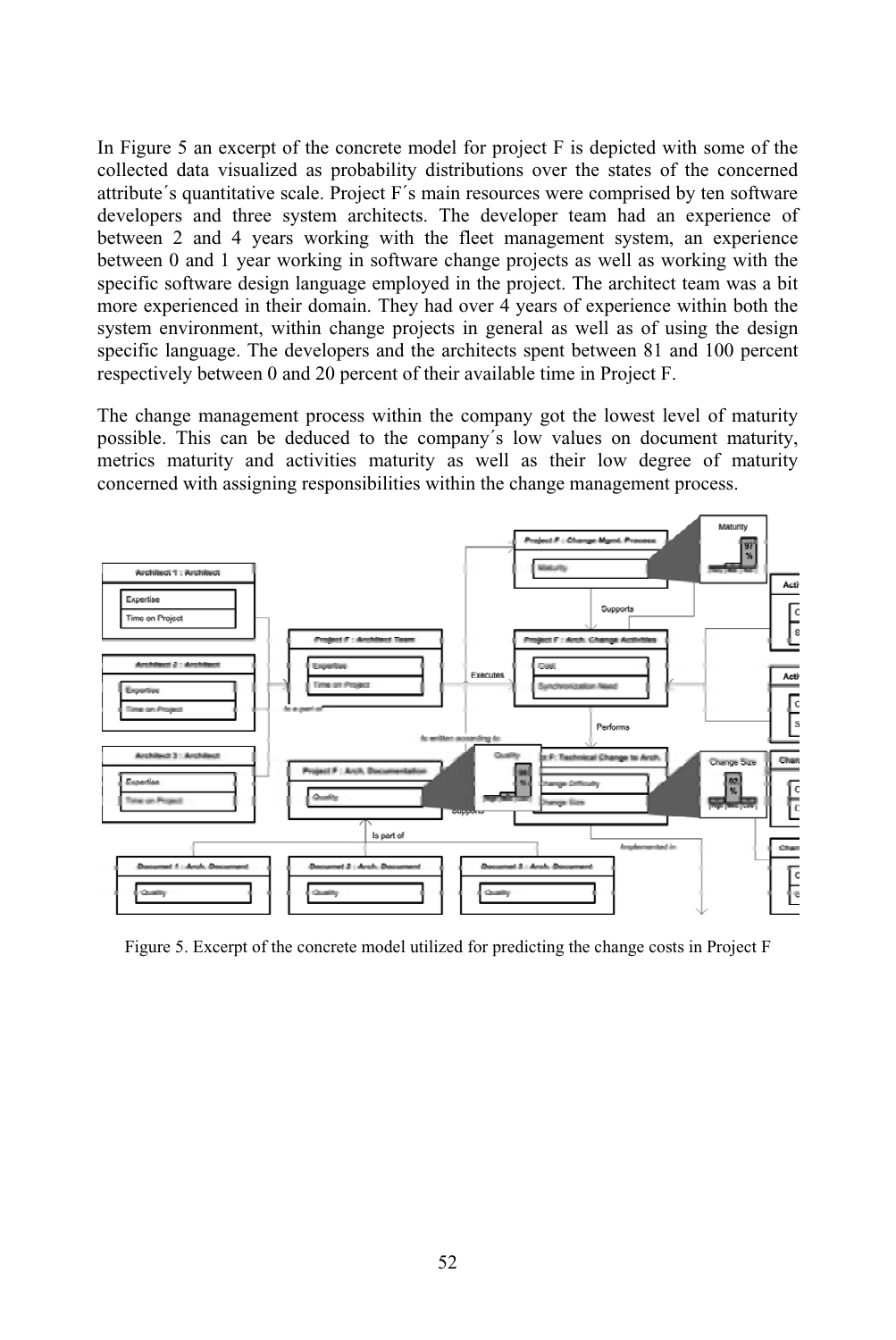In below Table 2 we can see how the cost predictions for the ten projects turned out in comparison to the actual cost.

|   | Predicted | Actual |
|---|-----------|--------|
|   |           |        |
|   |           |        |
|   | R         |        |
|   |           |        |
|   |           |        |
| 6 |           |        |
|   |           |        |
| 8 |           |        |
|   |           |        |
|   |           |        |

Table 2. A magnitude comparison of predicted and actual costs of the ten studied projects.

Totally, five projects are predicted at the same cost level as the actual outcome and three projects are only one or two spots away from the actual outcome. Only two projects were predicted more than two spots away from their outcome. This indicates that the suggested metamodel suits it purpose well, but also that there is room for improving its assessment capabilities using the method put forward in section 4.3 with more input data.

### **5 Summary and Outlook**

This paper presented an enterprise architecture management pattern in the form of a metamodel for enterprise system maintainability analysis. The metamodel consists of entities with accompanying attributes that can be used to create enterprise architecture models. The information contained in these models support quantitative analysis of maintainability, i.e. the change cost of different projects. IT decision makers employing the model will be able to make predictions of the change cost order for different software projects and retrieve information for risk analysis in these change projects. Thus, support for prioritizations and for choosing change projects in a project portfolio are enabled.

### **6 Acknowledgements**

The authors of this paper would like to thank Kennet Namini and Najib Mirkhani for participating in the data collection phase of the case studies, Johan König for his work in the expert elicitation phase of the project, all the participants of the workshops and surveys conducted, the reviewers of this paper whose comments improved the quality of the paper, and finally our paper shepherd Alexander Ernst who significantly increased the value of the paper contribution to the pattern community.